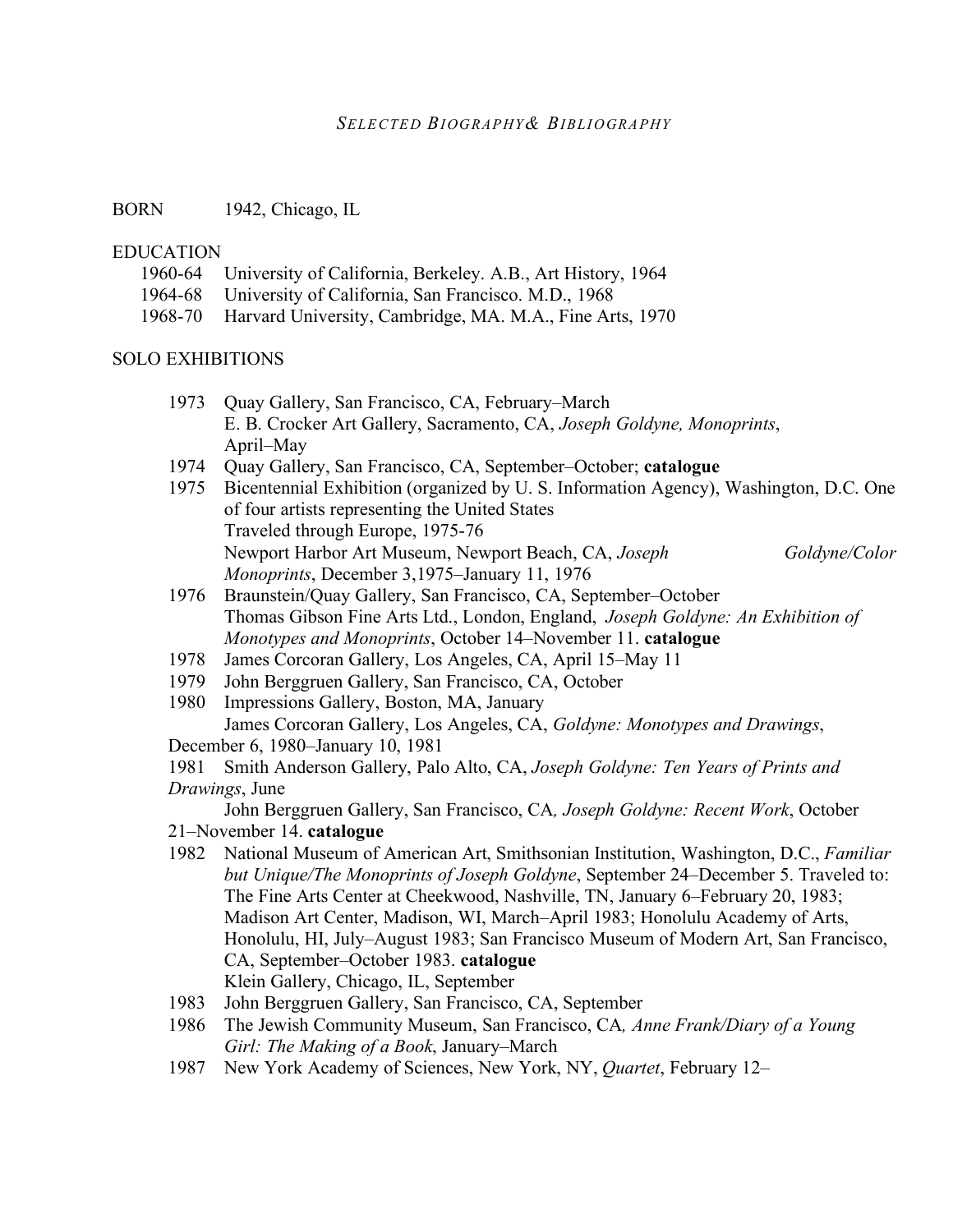March 27. Organized by NOVO Presents. Traveled to: The Chicago Academy of Sciences, Chicago, IL, April 22–August 23; National Academy of Sciences, Washington, D.C., September 17–November 6; California

Museum of Science and Industry, Los Angeles, November 20, 1987–February 15, 1988; The Exploratorium, San Francisco, CA, March 1–April 18, 1988. **catalogue**

Associated American Artists Gallery, New York, NY, *Joseph Goldyne, Prints from Anne Frank*, March 3–28

1989 Roger Ramsay Gallery, Chicago, IL, *Joseph Goldyne: New Work*, April 21–May 16 Thomas Gibson Fine Art Ltd., London, England, *Joseph Goldyne: Recent Works*, October 31–December 1. Catalogue

1990 John Berggruen Gallery, San Francisco, CA, *Joseph Goldyne: Paintings and Drawings*, April 25–May 26

Anne Reed Gallery, Ketchum, ID, *Joseph Goldyne*, August 1–31

Christopher Grimes Gallery, Carmel, CA*, Joseph Goldyne: A Survey of Editioned Works*, October 2–November 24

Gump's Gallery, San Francisco, CA, *Joseph Goldyne: Edition Prints*, November 2– December 30

1991 Gerald Peters Gallery, Santa Fe, NM, *Joseph Goldyne: New Work*, August 30–September 13

Associated American Artists, New York, NY*, Joseph Goldyne/ Miklos Pogany: Recent Works*, October 9–November 2. **catalogue**

1992 The Israel Museum, Jerusalem, *Joseph Goldyne: "Illustrations to Ann Frank's Diary of a Young Girl",* May 5–June 4

1993 Richard York Gallery, New York, NY, *Joseph Goldyne*, February 12–March 13. **brochure**

1994 Smith Andersen Gallery, Palo Alto, CA*, Joseph Goldyne: Unique Impressions, Principally Closets*, February 18–March

1997 Elvehjem Museum of Art, University of Wisconsin, Madison, *Joseph Goldyne/Monotypes*, March 22– May 4

1998 Thomas Gibson Fine Art Ltd., London, *Joseph Goldyne: Recent Work*, June 9–July 10. **catalogue**

1999 John Berggruen Gallery, San Francisco, CA, *Joseph Goldyne—Sandwiches and Seascapes: Small Oil Paintings*,

October 28–December 4

2000 Fresno Art Museum, Fresno, CA, *Joseph Goldyne: The Artist's Book*, September 11– November 25

2001 Corcoran Gallery of Art, Washington DC, *Joseph Goldyne, Selected Prints,* Corcoran October 6,2001 – December 17, 2001, **catalogue:/book** *The Pull of the Eye, the Play of the Hand*

# SELECTED GROUP EXHIBITIONS

- 1966 Gump's Gallery, San Francisco, CA, December
- 1967 Woodside Gallery, San Francisco, CA

<sup>2007</sup> San Jose Museum of Art; San Jose, California, *De-Natured/Works from the Anderson Collection,* October 13, 2007 – Jan 6, 2008,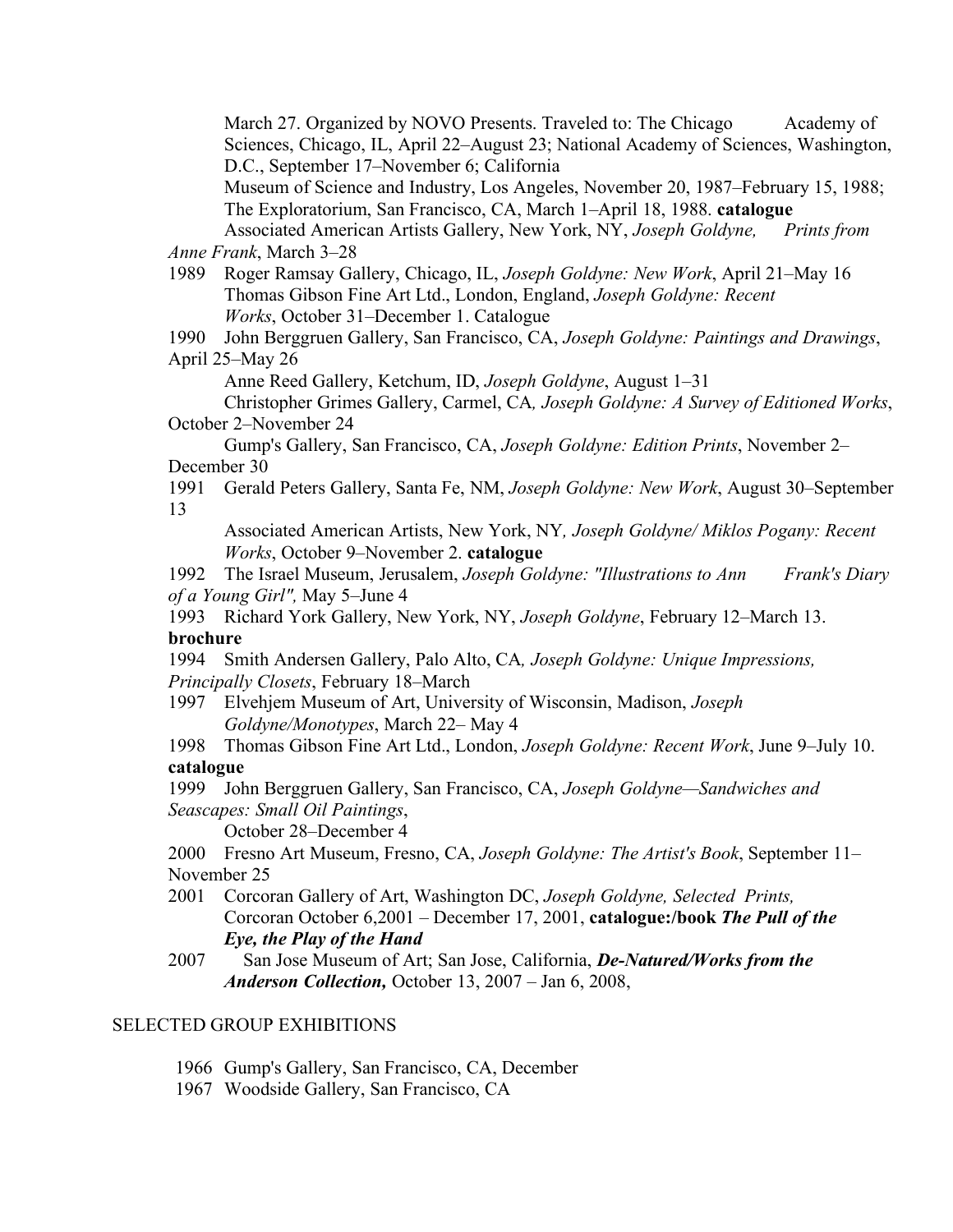- 1973 Stowe Gallery, Davidson College, Davidson, NC, *Davidson National Print and Drawing Competition*. **catalogue**
- 1974 Van Stratten Gallery, Chicago, IL, *California in Print* Main Art Gallery, California State University, Sacramento, *National Print Invitational Exhibition, Prints of the Seventies*, January
- 1975 National Collection of Fine Arts, Smithsonian Institution, Washington, D.C., *Twenty-Fourth National Exhibition of Prints*. Organized by the Library of Congress. **catalogue**

1977 Thomas Welton Stanford Art Gallery, Stanford University, Stanford, CA*, Stanford Monotypes*, Summer–Fall

Impressions Gallery, Boston, MA, *West Coast Prints*

1978 San Francisco Museum of Modern Art, San Francisco, CA, *Six Printmakers*, July– September. **catalogue**

Stephen Wirtz Gallery, San Francisco, CA, *Bay Area "12": Monotypes*, September– **October** 

Cooper-Hewitt Museum, New York, NY, *Artists' Postcards II*, October November. Travel;, **printed postcard reproductions**

The Phillips Collection, Washington, D.C., *New American Monotypes*. Travel; **catalogue**

1979 Marilyn Pearl Gallery, New York, NY, *American Monotypes: One Hundred Years*, January

Impressions Gallery, Boston, MA, *Contemporary American Monotypes*, February

1980 Allport Associates Gallery, Corte Madera, CA, *Flowers: Prints and Monotypes*, April– May

1981 Impressions Gallery, Boston, MA, *Monotypes*, March–April Newport Harbor Art Museum, Newport Beach, CA, and The Santa Barbara Museum of Art, Santa Barbara,CA, *California: The State of Landscape, 1972-81*, July–September. **catalogue**

1982 New York Public Library, New York, NY, *Suites and Series: Eleven Artists*, March–June

- 1983 San Francisco Museum of Modern Art, San Francisco, CA, *World Print Four: An International Survey*, October 6–December 18. **catalogue** Victoria Munroe Gallery, New York, NY, *Small Paintings*, Winter
- 1984 Santa Rosa Junior College Art Gallery, Santa Rosa, CA, *The Poetic Image: Works by William Dole, Leon Goldin, Joseph Goldyne, and Arthur Lerner*, February 10–March 8 Smith Anderson Gallery, Palo Alto, CA, *Selected Monotypes*, October 19–November 21. Traveled to Western art museums, including Honolulu Academy of the Arts, Honolulu, HI, May 1986. **catalogue**
- 1985 The Chrysler Museum, Norfolk, VA, *Contemporary American Monotypes*, September 19– November 3. **catalogue** De Saisset Museum, University of Santa Clara, Santa Clara, CA, *Contemporary*

*Monotypes: Six Masters*, September 27–December 15

1986 The Art Corridor, Sacred Heart School, Menlo Park, CA, *The Purest Pigment: Pastel*, March 14–May 2

Galleri Kulturtorvet, Copenhagen, Denmark, *Selected Monotypes*, November 6–24 1987 The Oakland Museum, Oakland, CA, *Cream of California Prints*, May 8–September 27. Brochure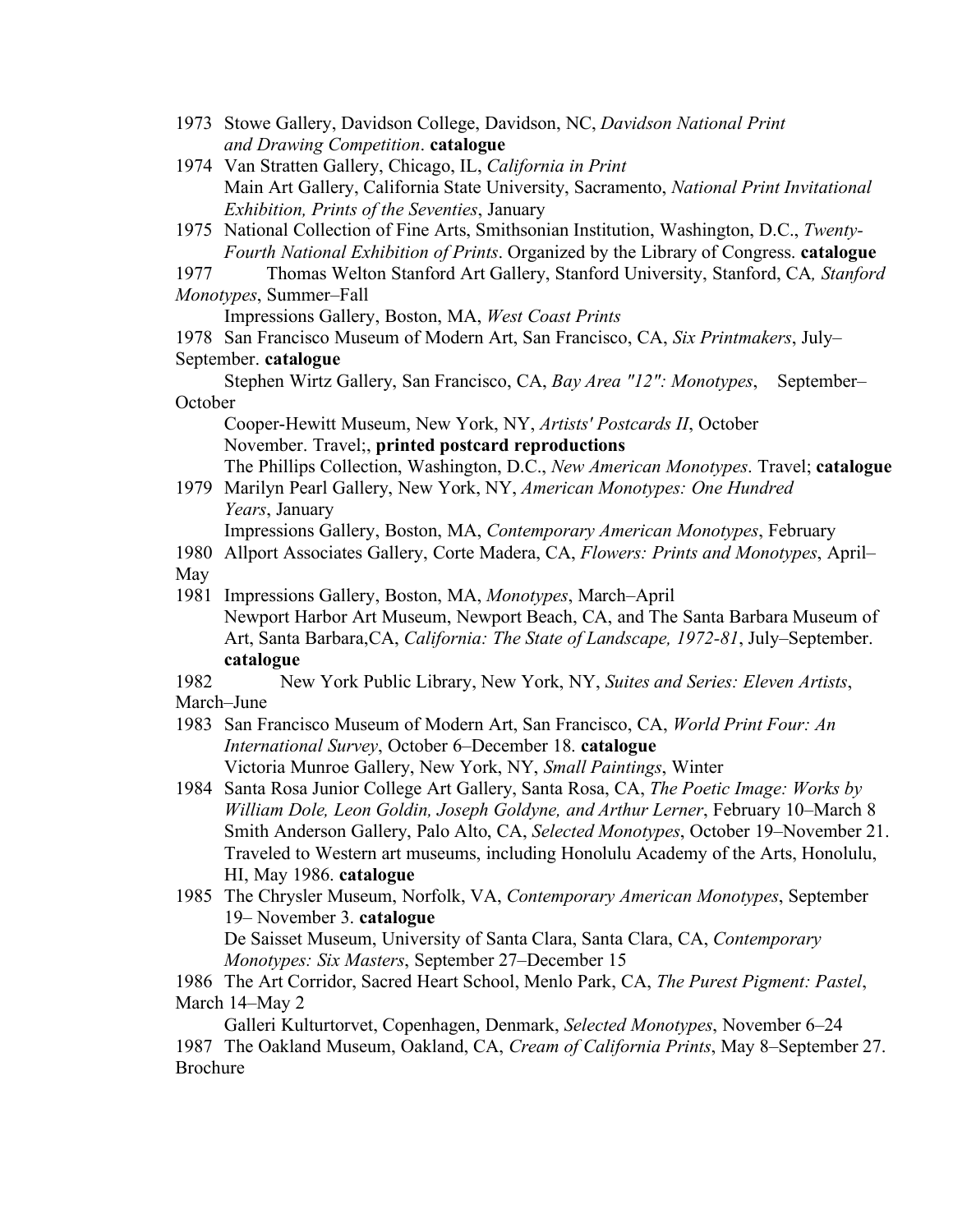Stanford University Art Museum, Stanford, CA, *The Anderson Collection: Two Decades of American Prints*, September 29, 1987–January 8, 1988. **catalogue**

1988 Associated American Artists, New York, NY, *Nightlife*, August 8–September 2. **catalogue**

Santa Rosa Junior College Art Gallery, Santa Rosa, CA, *National Invitational Drawing Exhibition*, February 4 –March 3

1989 Schmidt-Bingham Gallery, New York, NY, *Artists' Artists: Artist's Portraits by Joseph Goldyne and Joyce Treiman*, June 21–July 21

Simon James Gallery, Berkeley, CA, *Proof Positive/States, Trial Proofs and Unique Prints*, March 30–April 4

1990 Gump's Gallery, San Francisco, CA, *Paper I, Master Contemporary Printmakers*, January 3–27

Syntex Gallery, Palo Alto, CA, *First Pull...an exhibition of monotypes*, March 9–April 19 Campbell-Thiebaud Gallery, San Francisco, CA, *Works on Paper*, May 1–June 2

1991 National Museum of Art, Smithsonian Institution, Washington, D.C., *Recent Acquisitions: Works on Paper*, October 4, 1991–February 2, 1992 Crocker Art Museum, Sacramento, CA, *Recent Explorations in Still-life*, October 29–

December 22

1992 Young Gallery, Los Gatos, CA, *Carol Summers/Joseph Goldyne: Approaches to the Original Print*, January 2–February 8

Stanford University Art Museum and T. W. Stanford Art Gallery, Stanford, CA, *The Anderson Print Collection at Stanford: Prints, Multiples and Monotypes 1968–1990*, August 11–December 13

Syntex Corporation, Palo Alto, CA, *Bay Area Greats*, September 18–November 4

- 1993 Edith Caldwell Gallery, San Francisco, CA, *Self-Portraits in Black and White by Eightysix West Coast Artists*, May 5–29
- 1994 The Art Institute of Chicago, Chicago, IL, *Recent Acquisitions: 20th Century Works on Paper in the Permanent Collection*, January 28July 24
- 1995 The Fine Arts Museums of San Francisco, San Francisco, CA, *Facing Eden: 100 Years of Landscape Art in the Bay Area*, June 25–September 10 Leigh Yawkey Woodson Art Museum, Wausau, WI, *Flora: Contemporary Artists and the World of Flowers*. Traveling exhibition, **catalogue**

1996 Richard York Gallery, New York, NY, *Metalpoint: Joseph Stella, John Stores, Joseph Goldyne*, April 25–June 7

1997 National Museum of American Art, Smithsonian Institution, Washington D.C., *Singular Impressions/The Monotype in America*, Spring

1998 Artists Forum, San Francisco, CA, *Landscapes/Real and Imagined*, April 21–June 27. Brochure

2007 San Jose Museum of Art; San Jose, California, De-Natured/Works from the Anderson Collection, October 13, 2007 – Jan 6, 2008,

#### FINE PRESS / ARTIST'S BOOKS (LIVRES DES ARTISTES) OR PORTFOLIOS THAT INCLUDE ORIGINAL PRINTS BY GOLDYNE: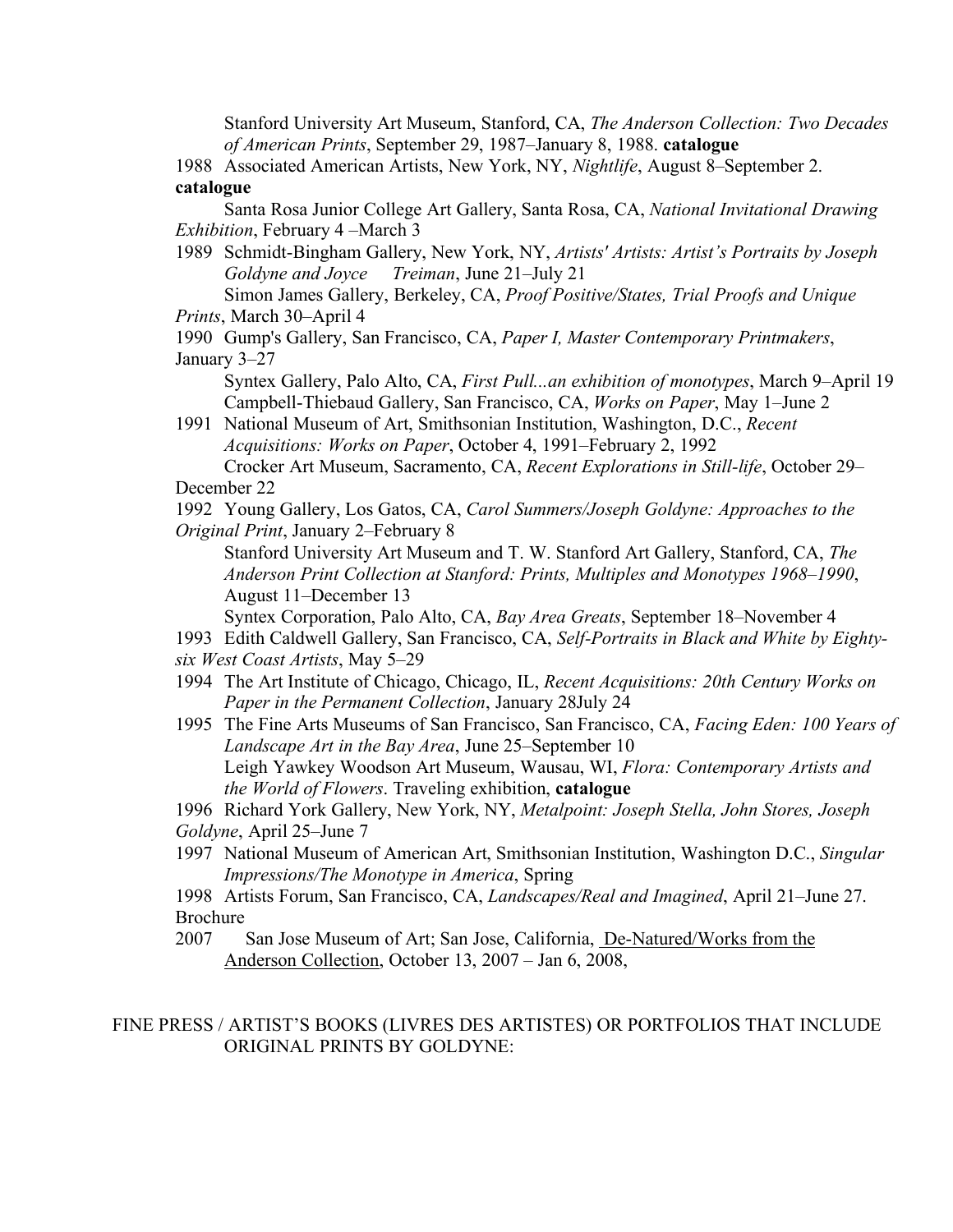The Invisible Collection by Stefan Zweig, Ursus Books New York, 2007; Designed and Printed by Peter Koch with **an etching by Joseph Goldyne**

Not Conceptual, published by the artist, 2000; A portfolio of **12 intaglio prints and one monoprint by Joseph Goldyne**, 5 proof portfolios and an edition of 20 portfolios were issued. Copies at New York Public library and Stanford University

Ode to Typography, Pablo Neruda; published by Peter Koch, Berkeley, California, 1998; printed by Peter Koch with **6 aquatints by Joseph Goldyne**; edition of 120

Five Ripe Pears, William Saroyan; translated by Stephen Kessler and published by Peter Koch, Berkeley, California, 1997; printed by Peter Koch with **10 intaglio prints (etchings, aquatints, drypoints) in black and white and color by Joseph Goldyne**; edition of 40

Sweeter Than Honey, Passim Editions, Ann Arbor, Michigan, 1995; Poems from the Greek Anthology designed and printed by Wesley Tanner at Passim Editions and accompanied **by 8 intaglio prints and 2 lithographs by Joseph Goldyne**; edition of 25

The Sonnets of Guido Cavalcanti, Arion Press, San Francisco, 1991, with **a colored etching by Joseph Goldynet**; edition of 150 copies

Anne Frank, Diary of a Young Girl, Pennyroyal Press with Jewish Heritage Publishing, 1985. Designed by Barry Moser and printed by Harold McGrath at Pennyroyal Press, with **10 signed etchings by Joseph Goldyne and a separate unbound suite of the same works**; edition of 350 copies.

Le Centaure, Maurice de Guérin (in French); The Arif Press, Berkeley, 1986; with **an etching by Joseph Goldyne**; edition of 56 copies plus 6 hors commerce

Quartet, Pacific Editions, San Francisco, and Arif Press, Berkeley, 1986 Four Essays by Lewis Thomas with **fve color etchings by Joseph Goldyne**; Handset and printed by Wesley B. Tanner on specially made Twinrocker paper; 130 copies

#### SELECTED BOOKS & CATALOGUES WHICH INCLUDE OR DISCUSS THE ARTIST'S WORK

Clisby, Roger D. *Contemporary American Monotypes*. Norfolk, VA: The Chrysler Museum, 1985. Ill.: Untitled ("Dark Floral"), 1979.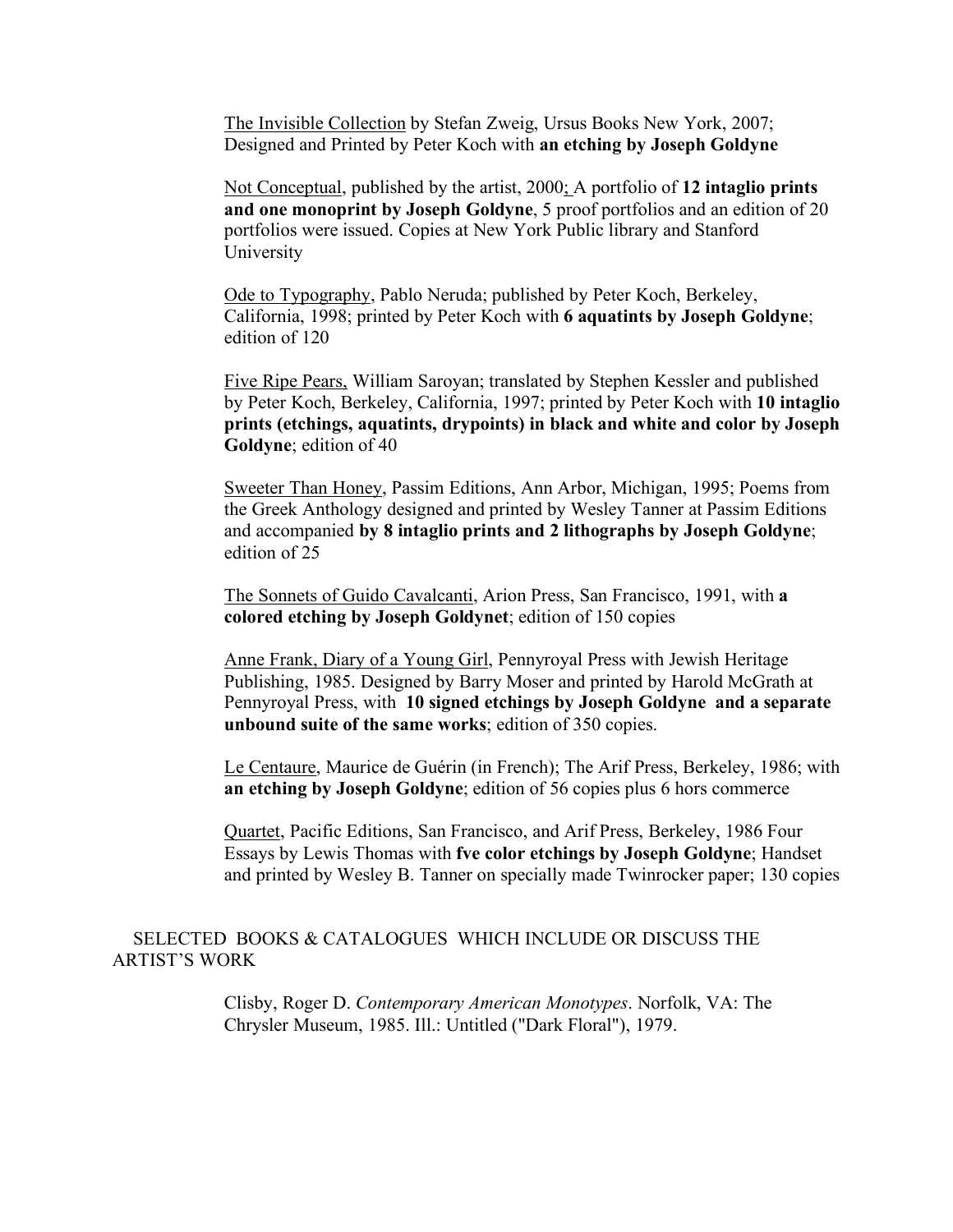Cohn, Terri. *Contemporary Monotypes Six Masters*. Santa Clara, CA: De Saisset Museum, 1985. Ill.: "A Berry Viewed as Tangential to Today's Art Concerns," 1975; "Night Pinks," 1983.

Cooper-Hewitt Museum. *Artists' Postcards II*. New York: Cooper-Hewitt Museum, 1978.

Cummings, Paul. *Joseph Goldyne*. Seattle: University of Washington Press, 1989.

Denker, Eric, Foreward to *Joseph Goldyne / The Pull of the Eye / The Play of the Hand,* (see Garver below)

Farmer, Jane M. *New American Monotypes*. Washington, DC: The Phillips Collection, 1978.

\_\_\_\_\_. *Familiar But Unique: The Monoprints of Joseph Goldyne*. Washington, DC: National Museum of American Art, 1982.

\_\_\_\_\_. *Selected Monotypes*. Palo Alto, CA: Smith Andersen Gallery, 1984. Ill. "Guadagnini," 1984.

Garver, Thomas, with Eric Denker, Robert Flynn Johnson, and Andrew Stevens, *Joseph Goldyne / The Pull of the Eye / The Play of the Hand,* including a catalogue raisonné of the artist's prints by Garver, The Corcoran Gallery of Art and Hudson Hills Press, 2001

Gamwell. Lynn, *Dreams 1900 - 2000*, Cornell University Press, 2000

Gibson, Thomas Fine Arts Ltd. *Joseph Goldyne*. London: Thomas Gibson Fine Arts

Holland, Katherine Church. *The Art Collection*. San Francisco: Federal Reserve Bank of San Francisco, 1986. Cover ill.: "Wrapped Tulips," 1981.

Johnson, Robert Flynn, *Joseph Goldyne* /*Gold Records: Goldpoint Drawings 1989 - 1996*. New York: Richard York Gallery, 1996.

\_\_\_\_\_, Interview with Joseph Goldyne in *Joseph Goldyne / The Pull of the Eye / The Play of the Hand (see Garver above)*

Moser, Joann, *Singular Impressions/The Monotype in America*, National Museum of American Art, Smithsonian Institution Press, 1987: "Narcissus," "One, Two, Three,...All Gone."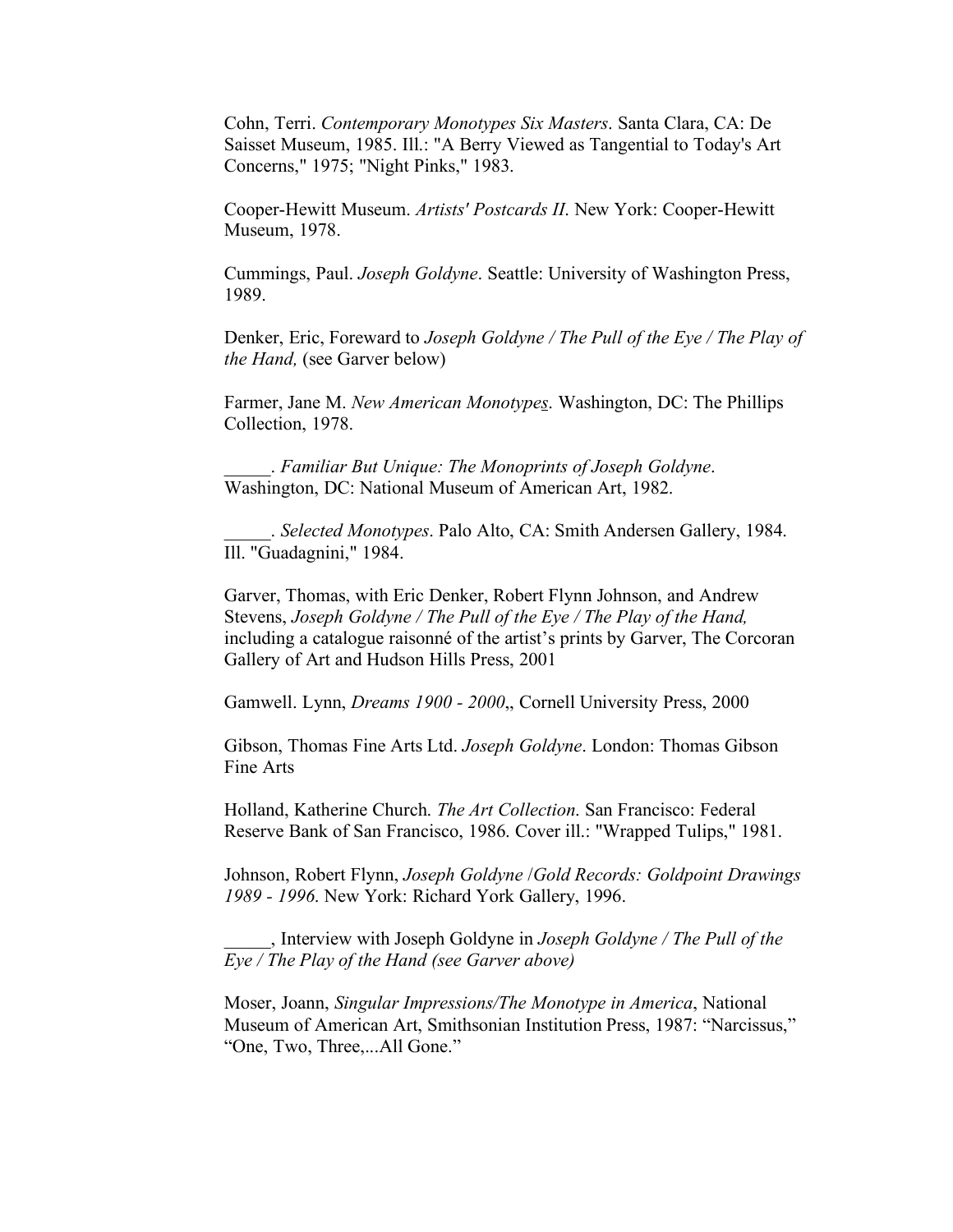National Collection of Fine Arts. *Twenty-Fourth National Exhibition of Prints.*  Washington, DC: Smithsonian Institution, 1975.

Nash, Steven et al, *Facing Eden/100 years of Landscape Art in the Bay Area,* University of California Press, 1995 "Goya's Bull Coming In over Marin"

Platzman, Steven Z, *An Inquiry Into Modernity: Recent Work by Joseph Goldyne*, Thomas Gibson Fine Art Ltd, 1998 (22 works reproduced in color)

Quay Gallery. *Joseph Goldyne*. San Francisco: Quay Gallery, 1974.

Sadar, Zahid, The Fine Art of Books, *San Francisco Chronicle Magazine,* Sunday, September 9, 2001 (illustrates title page from *Five Ripe Pears* and plate from Neruda's *Ode to Typography* in color)

San Francisco Museum of Modern Art. *World Print Four: An International Survey*. San Francisco: San Francisco Museum of Modern Art, 1983.

Stanford University Art Museum. *The Anderson Collection: Two Decades of American Prints.* Stanford, CA: Stanford University Art Museum, 1987.

Stevens, Andrew, Introduction to *Joseph Goldyne / The Pull of the Eye / The Play of the Hand*, (see Thomas Garver et al above)

Tsujimoto, Karen. *Six Printmakers*. San Francisco: San Francisco Museum of Modern Art, 1978.

Turnbull, Betty. *California: The State of Landscape, 1972-81.* Newport Beach, CA: Newport Harbor Art Museum, 1981.

Western Association of Art Museums. *Deja Vu: Masterpieces Updated*. San Francisco: Western Association of Art Museums, 1981.

Winter, David. *Joseph Goldyne*. San Francisco: John Berggruen Gallery, 1981. Ill.: "Northstar, Lake Tahoe," 1981; "Pail, Trunks and Lily," 1980; "Open-Face and Salmon of Slab," 1981; "Epitonium Scalare," 1981; "Pale Arrangement in Can," 1980; "Pimentos," 1981.

Wisneski, Kurt, *Monotoype / Monoprint: History and Technique*, Bullbrier Press, Ithika, New York, 1995, p. 7

#### FILM / VIDEO ABOUT GOLDYNE'S WORK:

Dan Draisin, *Joseph Goldyne* (Videotape of Goldyne doing a drawing with commentary by the Artist). One of a series of three videotapes entitled *The*